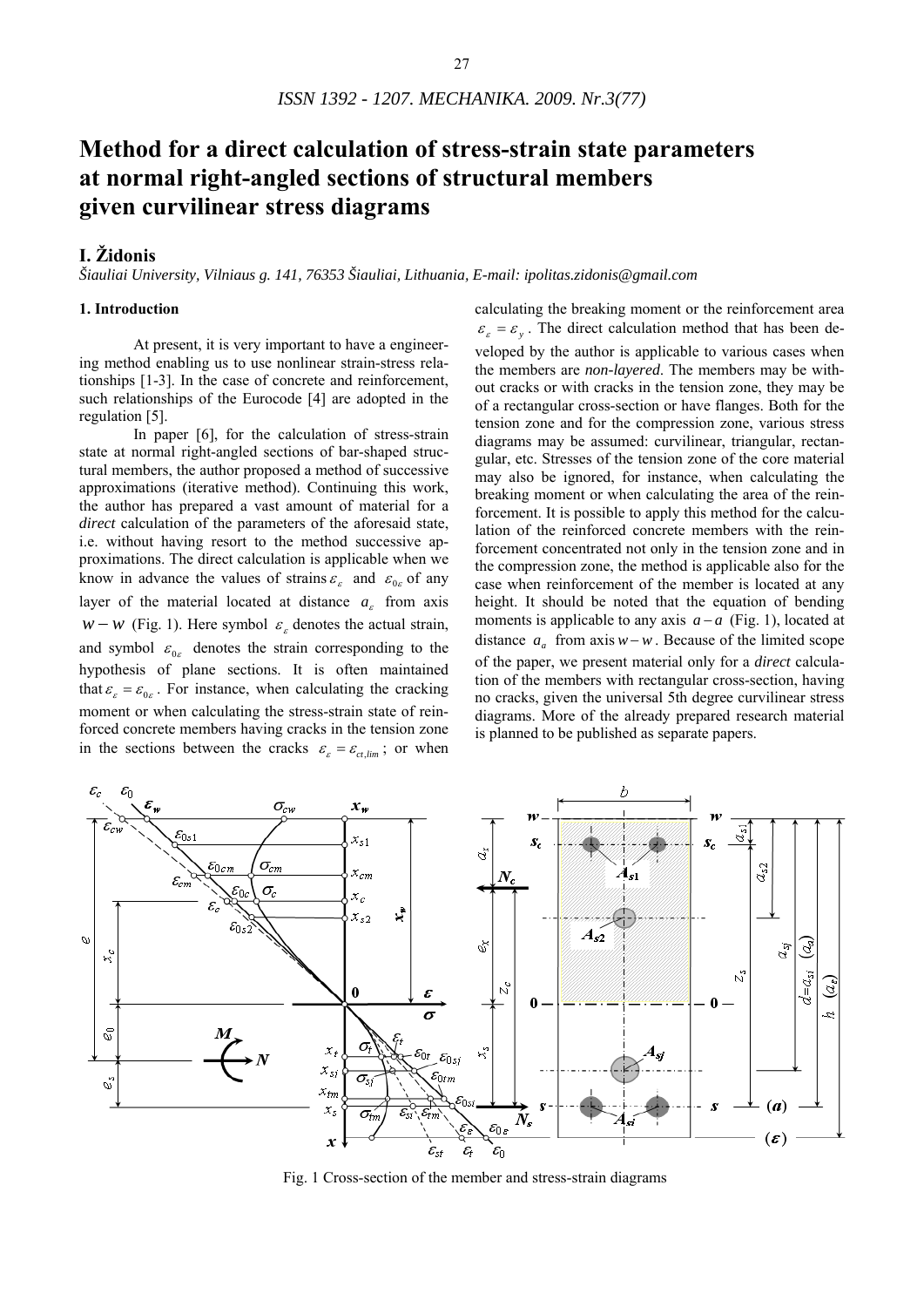#### **2. The essence of the method and its formulae**

Static balance Eqs. (29) and (32) that have been presented in paper [6], in the present paper, are used for the case of a nonlayered member with a rectangular crosssection (Fig. 1). Therefore,  $b_i = b$ ,  $E_i = E$ . The member may be strengthened or weakened by any resilient material,

e.g. by using reinforcement. We take into account through the employment of parameters  $k_{si}$ ,  $\alpha_{esi}$ ,  $A_{si}$  and  $v_{si} = const$  (the symbols are the same as in [6]). When we add that  $\sum N_i = N$ ,  $\sum M_i = M$ ,  $a_{ii} = 0$  and  $a_{sii} = a_{si}$ , we receive the following Eqs. (1) and (2):

$$
\left(k_{i}\omega_{nt} - k_{c}\omega_{nc}\right)x_{w}^{2} + \left[2k_{i}\omega_{nt}d_{u} + \frac{\Sigma k_{si}\alpha_{esi}A_{si}v_{Si}}{b} + \frac{\Sigma\left(P_{i}v_{Si}/v_{pi}\right) + N}{bE\varepsilon_{\varepsilon}/k_{\varepsilon}}\right]x_{w} ++ k_{i}\omega_{nt}d_{u}^{2} + \frac{\Sigma k_{si}\alpha_{esi}A_{si}v_{Si}a_{si}}{b} + \frac{\Sigma\left(P_{i}v_{Si}/v_{pi}\right) + N}{bE\varepsilon_{\varepsilon}/k_{\varepsilon}}a_{\varepsilon} = 0
$$
\n(1)

$$
\[k_{t}(\omega_{nt} - \omega_{mt}) - k_{c}(\omega_{nc} - \omega_{mc})\]x_{w}^{3} + [k_{t}(\omega_{nt}a_{a} + 2\omega_{nt}d_{u} - 3\omega_{mt}d_{u}) - k_{c}\omega_{nc}a_{a}\]x_{w}^{2} ++ \begin{cases} k_{t}(2\omega_{nt}a_{a}d_{u} + \omega_{nt}d_{u}^{2} - 3\omega_{mt}d_{u}^{2}) + \frac{2k_{si}\alpha_{esi}A_{si}v_{si}(a_{a} - a_{si})}{b} + \frac{\Sigma(p_{t}v_{si}/v_{pi})(a_{a} - a_{si}) + N(a_{a} - e) + M}{bE\varepsilon_{c}/k_{c}} \Big\}x_{w} ++ k_{t}(\omega_{nt}a_{a}d_{u}^{2} - \omega_{mt}d_{u}^{3}) + \frac{2k_{si}\alpha_{esi}A_{si}v_{si}(a_{a} - a_{si})a_{si}}{b} + \frac{\Sigma(p_{t}v_{si}/v_{pi})(a_{a} - a_{si}) + N(a_{a} - e) + M}{bE\varepsilon_{c}/k_{c}}a_{s} = 0 \end{cases}
$$
(2)

Symbols used but not explained in the present paper are the same as in papers [6] and [7]. The following symbols have been changed: ω has been changed into <sup>ω</sup>*<sup>n</sup>* and  $\varpi$  has been changed into  $\omega_m$  ( $\omega_n$  is attributed to equations of projections, and  $\omega_{\text{m}}$  is attributed to equations of moments) and instead of indexes  $1$  we use indexes  $c$ , instead of index 2 we use index  $t$  ( $c$  denotes compression, and *t* denotes tension). Other symbols of parameters used in Eqs. (1) and (2) are as follows:

 $E$  and  $E<sub>si</sub>$  denote the elasticity moduli of the layers of the main material in cross-section (e.g. layers of the concrete) and reinforcement (weakening) of the crosssection;  $\overline{E}_{si}$  is secant elasticity (strain) moduli of the reinforcement;  $\varepsilon_{pi}$  is prestrain of reinforcement;  $\sigma_{pi}$  is prestress of reinforcement;  $\varepsilon_{si}$  is strain\* of reinforcement caused by external forces;  $\sigma_{si}$  is stress<sup>\*</sup> of reinforcement caused by external forces;  $\varepsilon$  denotes for any strain\* at any selected distance  $a_{\varepsilon}$  from axis  $w - w$ ;  $\varepsilon_{0\varepsilon}$  denotes the same\*, corresponding to the hypothesis of plane sections;  $\varepsilon_{0m}$  denotes strain\*, corresponding to the extreme  $\sigma_m$ strain\*, when the hypothesis of plane sections is used;  $\varepsilon_{0cm}$ denotes  $\varepsilon_{0m}$  of compressed material\*;  $\varepsilon_{0m}$  denotes  $\varepsilon_{0m}$  of tensioned material; symbols of other dimensions are shown in the Fig. 1 and [6]

$$
\varepsilon_{Si} = \varepsilon_{pi} + \varepsilon_{si} \tag{3}
$$

$$
\sigma_{Si} = \sigma_{pi} + \sigma_{si} \tag{4}
$$

$$
V_{Si} = \sigma_{Si} / \overline{E}_{si} \varepsilon_{Si}
$$
 (5)

$$
V_{pi} = \sigma_{pi} / \overline{E}_{si} \varepsilon_{pi}
$$
 (6)

$$
k_{\varepsilon} = \varepsilon_{\varepsilon} / \varepsilon_{0\varepsilon} \tag{7}
$$

$$
k_{si} = \varepsilon_{si} / \varepsilon_{0si} \tag{8}
$$

# $\mathcal{L}_\text{max}$  , and the set of the set of the set of the set of the set of the set of the set of the set of the set of the set of the set of the set of the set of the set of the set of the set of the set of the set of the \* for the compression material negative values are taken

$$
\alpha_{\rm \scriptscriptstyle e s i} = E_{\rm \scriptscriptstyle si}/E \tag{9}
$$

$$
P_i = \sigma_{pi} A_{si} = \overline{E}_{si} A_{si} \varepsilon_{pi} = \nu_{pi} E_{si} A_{si} \varepsilon_{pi}
$$
 (10)

$$
Z_{si} = k_{si} \alpha_{esi} A_{si} V_{Si}
$$
 (11)

$$
Z_{bsi} = k_{si} \alpha_{esi} A_{si} v_{Si} / b \tag{12}
$$

$$
Z_E = bE/k_{\varepsilon} \tag{13}
$$

$$
Z_{pn} = \frac{\Sigma (P_i v_{Si}/v_{pi}) + N}{Z_E} \tag{14}
$$

$$
Z_{pns} = Z_{pn} / \varepsilon_s \tag{15}
$$

$$
Z_n = \Sigma Z_{bsi} + Z_{pne} \tag{16}
$$

$$
Z_{na} = \Sigma Z_{bsi} a_{si} + Z_{pne} a_{\varepsilon} \tag{17}
$$

$$
Z_{pm} = \frac{\Sigma (P_i v_{Si} / v_{pi}) (a_a - a_s) + N (a_a - e)}{Z_E}
$$
(18)

$$
Z_{pms} = \left(Z_{pm} + \frac{M}{Z_E}\right) \frac{1}{\varepsilon_{\varepsilon}}
$$
(19)

$$
Z_m = \Sigma Z_{bsi} \left( a_a - a_{si} \right) + Z_{pme} \tag{20}
$$

$$
Z_{ma} = \Sigma Z_{bsi} \left( a_a - a_{si} \right) a_{si} + Z_{pme} a_{\varepsilon} \tag{21}
$$

When we insert the values of parameters into Eqs. (1) and (2), we receive static balance equations of the projections of the forces (22) and (24) and static balance equations of bending moments (23) and (25)

$$
(k_{t}\omega_{nt} - k_{c}\omega_{nc})x_{w}^{2} +
$$
  
+ 
$$
\left(2k_{t}\omega_{nt}d_{u} + \frac{2k_{si}\alpha_{esi}A_{si}V_{Si}}{b} + \frac{Z_{pn}}{\varepsilon_{\varepsilon}}\right)x_{w} +
$$
  
+ 
$$
k_{t}\omega_{nt}d_{u}^{2} + \frac{2k_{si}\alpha_{esi}A_{si}V_{Si}a_{si}}{b} + \frac{Z_{pn}}{\varepsilon_{\varepsilon}}a_{\varepsilon} = 0
$$
 (22)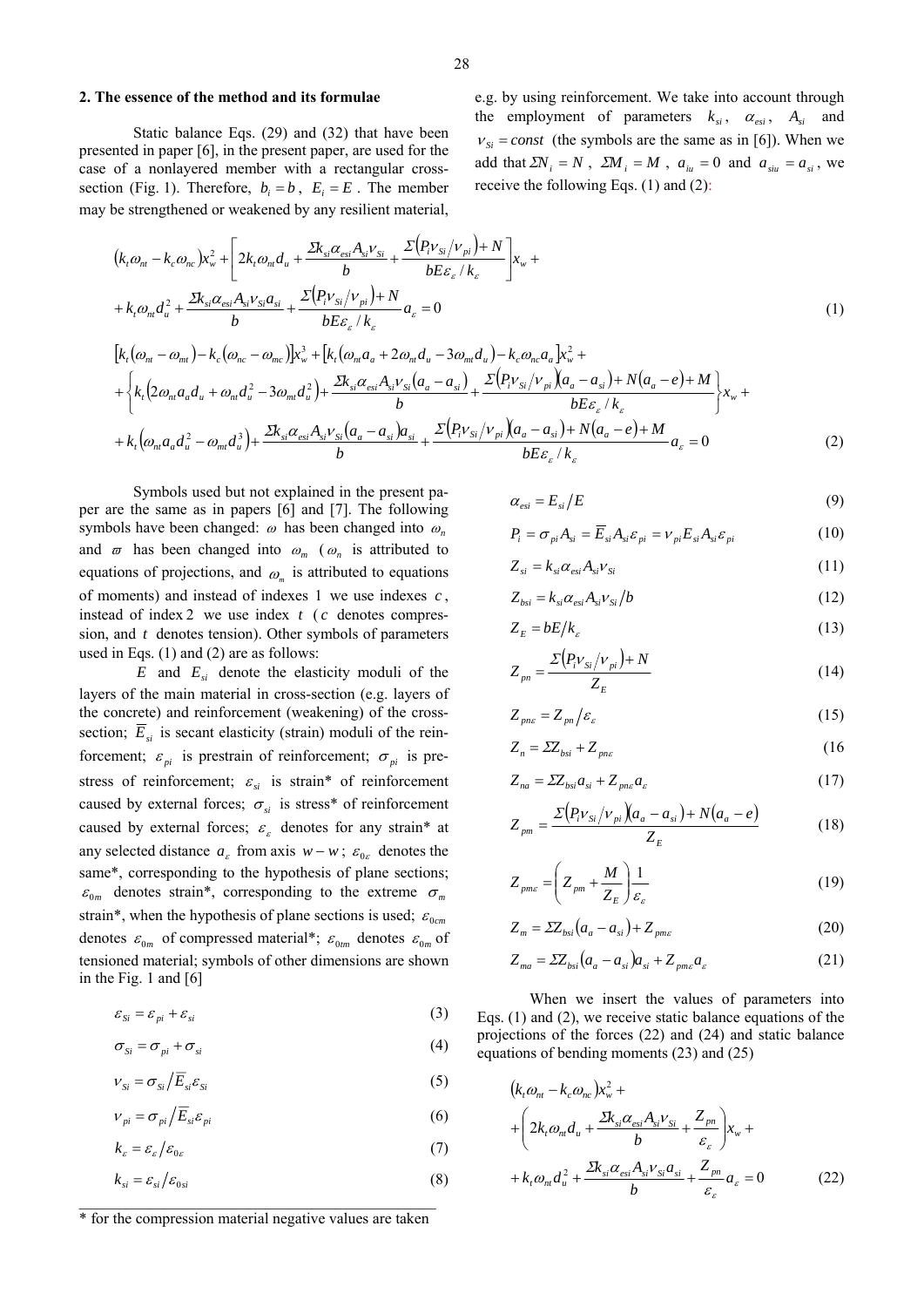$$
[k_{t}(\omega_{nt} - \omega_{mt}) - k_{c}(\omega_{nc} - \omega_{mc})]x_{w}^{3} +
$$
  
+ {k\_{t}[\omega\_{nt}(2d\_{u} + a\_{a}) - 3\omega\_{mt}d\_{u}] - k\_{c}\omega\_{nc}a\_{a}}x\_{w}^{2} +  
{k\_{t}[\omega\_{nt}(d\_{u} + 2a\_{a}) - 3\omega\_{mt}d\_{u}]d\_{u} +  
+ \frac{2k\_{si}\alpha\_{esi}A\_{si}v\_{si}}{b}(a\_{a} - a\_{si}) + (Z\_{pm} + \frac{M}{Z\_{E}})\frac{1}{\varepsilon\_{\varepsilon}}}\alpha\_{w} +  
+ k\_{t}(\omega\_{nt}a\_{a} - \omega\_{mt}d\_{u})d\_{u}^{2} +  
+ \frac{2k\_{si}\alpha\_{esi}A\_{si}v\_{si}}{b}(a\_{a} - a\_{si})a\_{si} +  
+ (Z\_{pm} + \frac{M}{Z\_{E}})\frac{a\_{\varepsilon}}{\varepsilon\_{\varepsilon}} = 0 (23)

$$
(k_{t}\omega_{nt} - k_{c}\omega_{nc})x_{w}^{2} + (2k_{t}\omega_{nt}d_{u} + Z_{n})x_{w} ++ k_{t}\omega_{nt}d_{u}^{2} + Z_{na} = 0
$$
\n(24)

$$
[k_{t}(\omega_{nt} - \omega_{mt}) - k_{c}(\omega_{nc} - \omega_{mc})]x_{w}^{3} ++ \{k_{t}[\omega_{nt}(2d_{u} + a_{a}) - 3\omega_{mt}d_{u}] - k_{c}\omega_{nc}a_{a}\}x_{w}^{2} ++ \{k_{t}[\omega_{nt}(d_{u} + 2a_{a}) - 3\omega_{mt}d_{u}\}d_{u} + Z_{m}\}x_{w} ++ k_{t}(\omega_{nt}a_{a} - \omega_{mt}d_{u})d_{u}^{2} + Z_{ma} = 0
$$
\n(25)

When the tension zone has no cracks, then in Eqs. (22-25)

$$
d_u = x_{th} - x_w = h \tag{26}
$$

In this paper, we analyze the case when the stressstrain diagram of the compression zone of the material of the beam (e.g. concrete of classes C08/10–C90/105) may be defined by the formulae presented in paper [7]

$$
\sigma_c = E_c \varepsilon_c \left( 1 + c_1 \eta + c_2 \eta^2 + c_3 \eta^3 + c_4 \eta^4 \right) =
$$
  
=  $V_c E_c \varepsilon_c = V_c \sigma_{ce}$  (27)

$$
v_c = 1 + c_1 \eta + c_2 \eta^2 + c_3 \eta^3 + c_4 \eta^4 \tag{28}
$$

where  $E_c = \tan \beta$ ;  $\sigma_{cel} = E_c \varepsilon_{cl}$ ;  $\sigma_{cl} = f_{cm}$ ;  $v_{cl} = \sigma_{cl}/$  $\sigma_{\text{rel}}$ . Values of coefficients  $c_1$ ,  $c_2$ ,  $c_3$ ,  $c_4$  and symbols are the same as in paper [7].

When Eq. (27) is applied not to concrete but to some other compressed or tensioned material, then  $\varepsilon_{c1} = \varepsilon_m$ ,  $\sigma_{c1} = \sigma_m$ ,  $\sigma_{ce1} = \sigma_{em}$ ,  $v_{c1} = v_m = \sigma_m / \sigma_{em}$ , etc.

$$
\eta = \varepsilon_c / \varepsilon_{c1} \tag{29}
$$

The stress-strain diagram of compression zone of concrete of classes C25/30-C90/105 in some cases may be defined by a simpler formula presented in paper [8]. The author will present the material prepared for this case in his next paper.

#### 2.1. Parameters of the compression zone

For the parameters of compression zone we use the following symbols:

$$
\eta_{0\alpha} = \varepsilon_{0\alpha}/\varepsilon_{0cm} = const \tag{30}
$$

29

$$
\frac{x_{cm}}{a_{\varepsilon} + x_w} = \frac{\varepsilon_{0cm}}{\varepsilon_{0\varepsilon}} = \frac{\varepsilon_{cm}/k_{cm}}{\varepsilon_{\varepsilon}/k_{\varepsilon}} = \frac{1}{\eta_{0\alpha}}\tag{31}
$$

$$
x_{cm} = a_{\varepsilon} + x_w / \eta_{0\alpha} \tag{32}
$$

$$
\eta_c = \eta_{cw} = \frac{\varepsilon_w}{\varepsilon_{0cm}} = \frac{x_w}{x_{cm}} = \frac{x_w}{a_{\varepsilon} + x_w} \eta_{0ac}
$$
(33)

$$
\kappa_{1c} = c_{1c}\eta_{cw}, \ \kappa_{2c} = c_{2c}\eta_{cw}^2, \ \kappa_{3c} = c_{3c}\eta_{cw}^3, \ \kappa_{4c} = c_{4c}\eta_{cw}^4 \quad (34)
$$

$$
u_{1c} = c_{1c}\eta_{0\alpha}, \ u_{2c} = c_{2c}\eta_{0\alpha}^2, \ u_{2c} = c_{2c}\eta_{0\alpha}^2, \ u_{4c} = c_{4c}\eta_{0\alpha}^4 \tag{35}
$$

$$
n_{0c} = 30a_{\varepsilon}^{4}
$$
  
\n
$$
n_{1c} = (120 + 20u_{1c})a_{\varepsilon}^{3}
$$
  
\n
$$
n_{2c} = (180 + 60u_{1c} + 15u_{2c})a_{\varepsilon}^{2}
$$
  
\n
$$
n_{3c} = (120 + 60u_{1c} + 30u_{2c} + 12u_{3c})a_{\varepsilon}
$$
  
\n
$$
n_{4c} = 30 + 20u_{1c} + 15u_{2c} + 12u_{3c} + 10u_{4c}
$$
\n(36)

$$
v_{4x} = 1/60(x_w + a_s)^4
$$
 (37)

$$
m_{0c} = 140a_{\varepsilon}^{4}
$$
  
\n
$$
m_{1c} = (560 + 105u_{1c})a_{\varepsilon}^{3}
$$
  
\n
$$
m_{2c} = (840 + 315u_{1c} + 84u_{2c})a_{\varepsilon}^{2}
$$
  
\n
$$
m_{3c} = (560 + 315u_{1c} + 168u_{2c} + 70u_{3c})a_{\varepsilon}
$$
  
\n
$$
m_{4c} = 140 + 105u_{1c} + 84u_{2c} + 70u_{3c} + 60u_{4c}
$$
\n(38)

$$
u_{4x} = v_{4x}/7 \tag{39}
$$

When we insert the values of parameters of the compression zone into  $((20), (21)$  [7]), we receive the following

$$
\omega_{nc} = \frac{1}{2} + \frac{\kappa_{1c}}{3} + \frac{\kappa_{2c}}{4} + \frac{\kappa_{3c}}{5} + \frac{\kappa_{4c}}{6} =
$$
  
\n
$$
= \frac{1}{2} + \frac{c_{1c}}{3} \eta_{cw} + \frac{c_{2c}}{4} \eta_{cw}^2 + \frac{c_{3c}}{5} \eta_{cw}^3 + \frac{c_{4c}}{6} \eta_{cw}^4 =
$$
  
\n
$$
= (\eta_{0c} + \eta_{1c} \chi_w + \eta_{2c} \chi_w^2 + \eta_{3c} \chi_w^3 + \eta_{4c} \chi_w^4) v_{4x}
$$
 (40)  
\n
$$
\omega_{mc} = \frac{1}{3} + \frac{\kappa_{1c}}{4} + \frac{\kappa_{2c}}{5} + \frac{\kappa_{3c}}{6} + \frac{\kappa_{4c}}{7} =
$$

$$
= \frac{1}{3} + \frac{c_{1c}}{4} \eta_{cw} + \frac{c_{2c}}{5} \eta_{cw}^2 + \frac{c_{3c}}{6} \eta_{cw}^3 + \frac{c_{4c}}{7} \eta_{cw}^4 =
$$
  
=  $(m_{0c} + m_{1c} x_w + m_{2c} x_w^2 + m_{3c} x_w^3 + m_{4c} x_w^4) u_{4x}$  (41)

#### 2.2. Parameters of the tension zone

Here for the tension zone we assume a curvilinear diagram of stresses that may be described by Eq. (27).

 Parameters are analogous to the parameters of compression zone (please note that the value of  $x_w$  is negative):

$$
x_{th} = h + x_w \tag{42}
$$

$$
\eta_{0\epsilon t} = \varepsilon_{0\epsilon} / \varepsilon_{0tm} = const \tag{43}
$$

$$
x_{tm} = \left(a_{\varepsilon} + x_w\right) / \eta_{0\alpha} \tag{44}
$$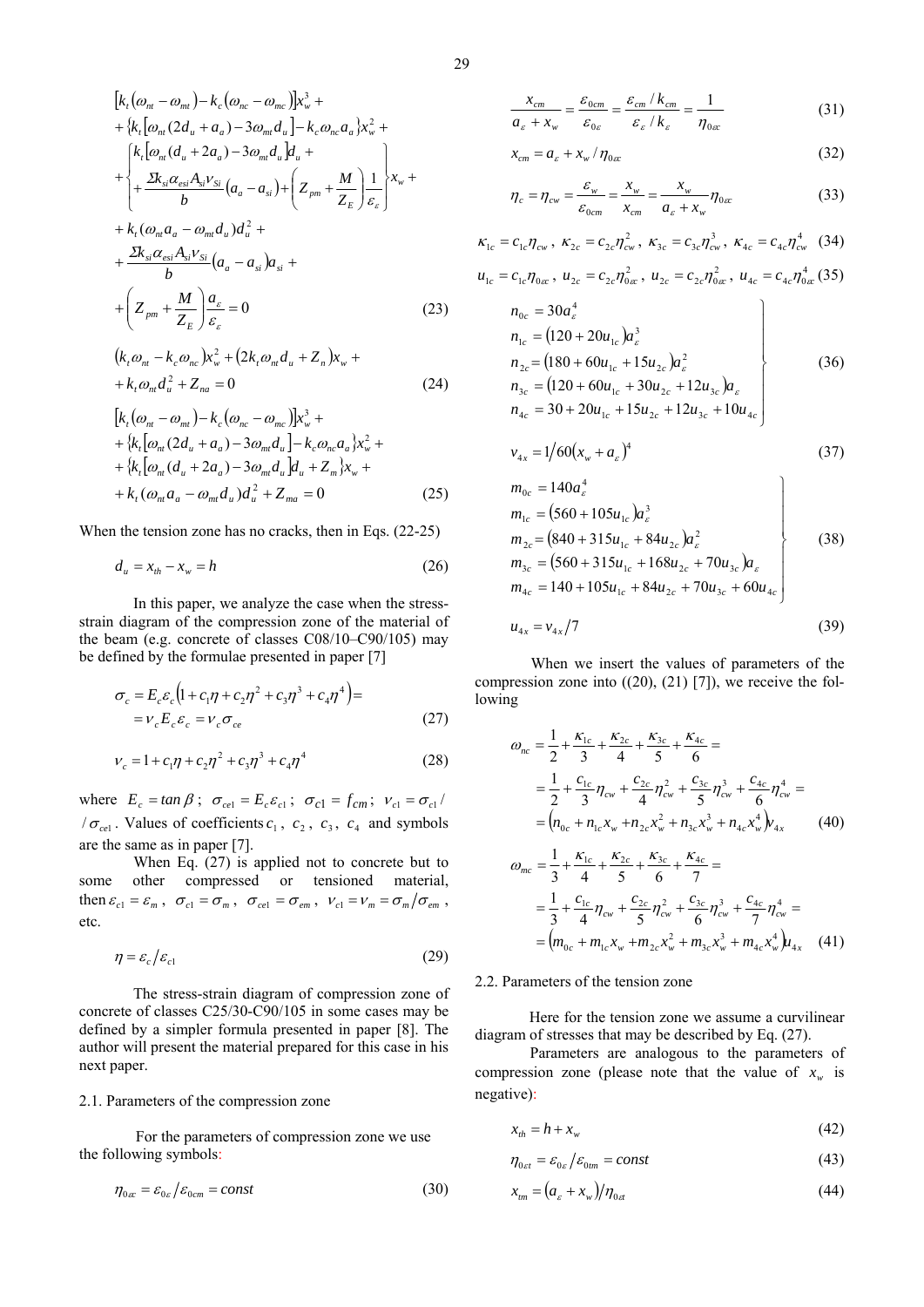$$
\frac{x_{lm}}{a_{\varepsilon} + x_w} = \frac{\varepsilon_{0lm}}{\varepsilon_{0\varepsilon}} = \frac{\varepsilon_{lm}/k_{lm}}{\varepsilon_{\varepsilon}/k_{\varepsilon}} = \frac{1}{\eta_{0a}}
$$
(45)  $\kappa_{1t} = c_{1c}\eta_{th}, \ \kappa_{2t} = c_{2c}\eta_{th}^2, \ \kappa_{3t} = c_{3c}\eta_{th}^3, \ \kappa_{4t} = c_{4c}\eta_{th}^4$ (47)

$$
\eta_t = \eta_{th} = \frac{x_{th}}{x_{tm}} = \frac{x_{th}}{a_{\varepsilon} + x_w} \eta_{0\alpha} = \frac{h + x_w}{a_{\varepsilon} + x_w} \eta_{0\alpha}
$$
(46)

$$
u_{1t} = c_{1t}\eta_{0\alpha} ,\ u_{2t} = c_{2t}\eta_{0\alpha}^2 ,\ u_{3t} = c_{3t}\eta_{0\alpha}^3 ,\ u_{4t} = c_{4t}\eta_{0\alpha}^4 \qquad (48)
$$

$$
n_{0t} = 30a_{\varepsilon}^{4} + 20u_{1t}ha_{\varepsilon}^{3} + 15u_{2t}h^{2}a_{\varepsilon}^{2} + 12u_{3t}h^{3}a_{\varepsilon} + 10u_{4t}h^{4}
$$
  
\n
$$
n_{1t} = 120a_{\varepsilon}^{3} + 20u_{1t}(3h + a_{\varepsilon})a_{\varepsilon}^{2} + 30u_{2t}h(h + a_{\varepsilon})a_{\varepsilon} + 12u_{3t}h^{2}(h + 3a_{\varepsilon}) + 40u_{4t}h^{3}
$$
  
\n
$$
n_{2t} = 180a_{\varepsilon}^{2} + 60u_{1t}(h + a_{\varepsilon})a_{\varepsilon} + 15u_{2t}(h^{2} + 4ha_{\varepsilon} + a_{\varepsilon}^{2}) + 36u_{3t}h(h + a_{\varepsilon}) + 60u_{4t}h^{2}
$$
  
\n
$$
n_{3t} = 120a_{\varepsilon} + 20u_{1t}(h + 3a_{\varepsilon}) + 30u_{2t}(h + a_{\varepsilon}) + 12u_{3t}(3h + a_{\varepsilon}) + 40u_{4t}h
$$
  
\n
$$
n_{4t} = 30 + 20u_{1t} + 15u_{2t} + 12u_{3t} + 10u_{4t}
$$
 (49)

$$
m_{0t} = 140a_{\varepsilon}^{4} + 105u_{1t}ha_{\varepsilon}^{3} + 84u_{2t}h^{2}a_{\varepsilon}^{2} + 70u_{3t}h^{3}a_{\varepsilon} + 60u_{4t}h^{4}
$$
  
\n
$$
m_{1t} = 560a_{\varepsilon}^{3} + 105u_{1t}(3h + a_{\varepsilon})a_{\varepsilon}^{2} + 168u_{2t}h(h + a_{\varepsilon})a_{\varepsilon} + 70u_{3t}h^{2}(h + 3a_{\varepsilon}) + 240u_{4t}h^{3}
$$
  
\n
$$
m_{2t} = 840a_{\varepsilon}^{2} + 315u_{1t}(h + a_{\varepsilon})a_{\varepsilon} + 84u_{2t}(h^{2} + 4ha_{\varepsilon} + a_{\varepsilon}^{2}) + 210u_{3t}h(h + a_{\varepsilon}) + 360u_{4t}h^{2}
$$
  
\n
$$
m_{3t} = 560a_{\varepsilon} + 105u_{1t}(h + 3a_{\varepsilon}) + 168u_{2t}(h + a_{\varepsilon}) + 70u_{3t}(3h + a_{\varepsilon}) + 240u_{4t}h
$$
  
\n
$$
m_{4t} = 140 + 105u_{1t} + 84u_{2t} + 70u_{3t} + 60u_{4t}
$$
\n(50)

When we insert the values of the parameters of tension zone into  $((20), (21) [7])$ , we receive

$$
\omega_{nt} = \frac{1}{2} + \frac{\kappa_{1t}}{3} + \frac{\kappa_{2t}}{4} + \frac{\kappa_{3t}}{5} + \frac{\kappa_{4t}}{6} =
$$
  
\n
$$
= \frac{1}{2} + \frac{c_{1t}}{3} \eta_{th} + \frac{c_{2t}}{4} \eta_{th}^2 + \frac{c_{3t}}{5} \eta_{th}^3 + \frac{c_{4t}}{6} \eta_{th}^4 =
$$
  
\n
$$
= (n_{0t} + n_{1t} x_w + n_{2t} x_w^2 + n_{3t} x_w^3 + n_{4t} x_w^4) v_{4x}
$$
 (51)

$$
\omega_{mt} = \frac{1}{3} + \frac{\kappa_{1t}}{4} + \frac{\kappa_{2t}}{5} + \frac{\kappa_{3t}}{6} + \frac{\kappa_{4t}}{7} =
$$
  
=  $\frac{1}{3} + \frac{c_{1t}}{4} \eta_{th} + \frac{c_{2t}}{5} \eta_{th}^2 + \frac{c_{3t}}{6} \eta_{th}^3 + \frac{c_{4t}}{7} \eta_{th}^4 =$   
=  $(m_{0t} + m_{1t} x_w + m_{2t} x_w^2 + m_{3t} x_w^3 + m_{4t} x_w^4) u_{4x}$  (52)

It should be noted that the values of coefficients  $n_{ic}$ ,  $n_{it}$ ,  $m_{ic}$  and  $m_{it}$  do not depend on  $x_w$ , but depend on  $\mathcal{E}_{\varepsilon}$ .

For nonlayered members without cracks, when we insert respective values of the parameters into projection Eqs.  $(22)$  or  $(24)$  and moments Eqs.  $(23)$  or  $(25)$ , we get the static balance equations of projections (53) and moments (54). Here for both zones (the compression zone and the tension zone) we use curvilinear 5th degree stress diagrams.

$$
a_{n0} + a_{n1}x_w + a_{n2}x_w^2 + a_{n3}x_w^3 ++ a_{n4}x_w^4 + a_{n5}x_w^5 + a_{n6}x_w^6 = 0
$$
\n(53)

$$
a_{m0} + a_{m1}x_w + a_{m2}x_w^2 + a_{m3}x_w^3 ++ a_{m4}x_w^4 + a_{m5}x_w^5 + a_{m6}x_w^6 + a_{m7}x_w^7 = 0
$$
 (54)

where

$$
a_{n0} = k_r n_{0r} h^2 + 60 a_\varepsilon^4 \left( \frac{\Delta k_{si} \alpha_{esi} A_{si} V_{Si} a_{si}}{b} + a_\varepsilon \frac{Z_{pn}}{\varepsilon_\varepsilon} \right)
$$
(55)

$$
a_{n1} = k_t \left( 2n_{0t}h + n_{1t}h^2 \right) + 60a_{\varepsilon}^3 \left[ \frac{2k_{si}\alpha_{\varepsilon s}A_{si}v_{Si}(4a_{si} + a_{\varepsilon})}{b} + 5a_{\varepsilon} \frac{Z_{pn}}{\varepsilon_{\varepsilon}} \right]
$$
(56)

$$
a_{n2} = k_t \left(n_{0t} + 2n_{1t}h + n_{2t}h^2\right) - k_c n_{0c} + 120a_c^2 \left[\frac{\sum k_{si} \alpha_{esi} A_{si} V_{Si} \left(3a_{si} + 2a_c\right)}{b} + 5a_c \frac{Z_{pn}}{\varepsilon_c}\right]
$$
(57)

$$
a_{n3} = k_t \left(n_{1t} + 2n_{2t}h + n_{3t}h^2\right) - k_c n_{1c} + 120a_{\varepsilon} \left[ \frac{2k_{si}\alpha_{esi}A_{si}v_{Si}(2a_{si} + 3a_{\varepsilon})}{b} + 5a_{\varepsilon} \frac{Z_{pn}}{\varepsilon_{\varepsilon}} \right]
$$
(58)

$$
a_{n4} = k_t \left(n_{2t} + 2n_{3t}h + n_{4t}h^2\right) - k_c n_{2c} + 60 \left[\frac{\sum k_{si}\alpha_{esi}A_{si}v_{Si}(a_{si} + 4a_{\varepsilon})}{b} + 5a_{\varepsilon}\frac{Z_{pn}}{\varepsilon_{\varepsilon}}\right]
$$
(59)

$$
a_{n5} = k_t(n_{3t} + 2n_{4t}h) - k_c n_{3c} + 60 \left( \frac{\Sigma k_{si} \alpha_{esi} A_{si} V_{Si}}{b} + \frac{Z_{pn}}{\varepsilon_s} \right)
$$
(60)

$$
a_{n6} = k_1 n_{4t} - k_c n_{4c} \tag{61}
$$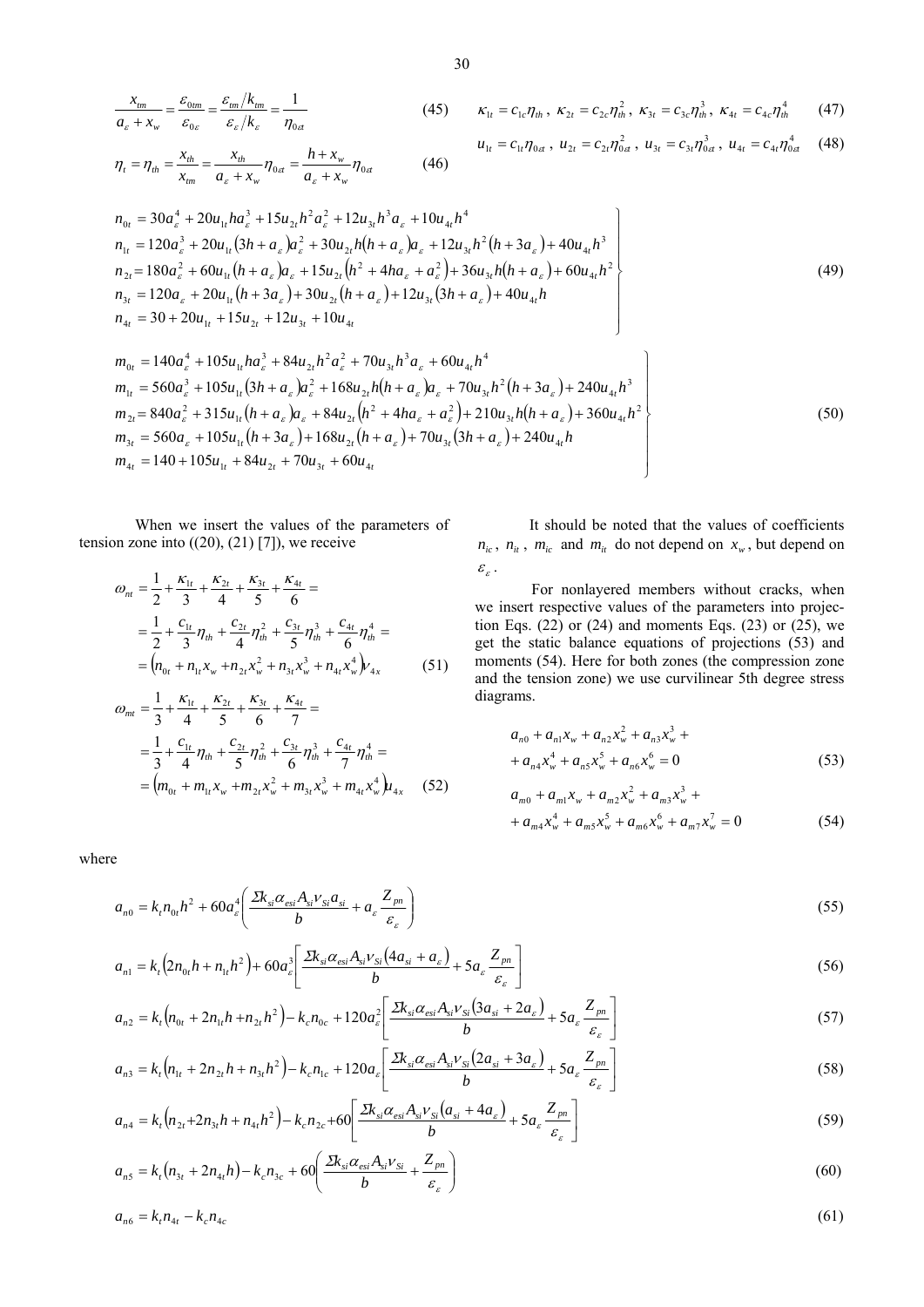$$
a_{m0} = k_{t} \left( 7n_{0t}h^{2}a_{a} - m_{0t}h^{3} \right) + 420a_{\varepsilon}^{4} \left[ \frac{\Sigma k_{si} \alpha_{\varepsilon_{si}} A_{si} \nu_{Si} a_{si} \left( a_{a} - a_{si} \right)}{b} + a_{\varepsilon} \left( Z_{pm} + \frac{M}{Z_{E}} \right) \frac{1}{\varepsilon_{\varepsilon}} \right]
$$
(62)

$$
a_{m1} = k_{t} \left\{ 7 \left[ n_{0t} \left( 2a_{a} + h \right) h + n_{1t} h^{2} a_{a} \right] - 3m_{0t} h^{2} - m_{1t} h^{3} \right\} + 420 a_{\varepsilon}^{3} \left[ \frac{2k_{si} \alpha_{esi} A_{si} \nu_{Si} \left( 4a_{si} + a_{\varepsilon} \right) \left( a_{a} - a_{si} \right)}{b} + 5a_{\varepsilon} \left( Z_{pm} + \frac{M}{Z_{E}} \right) \frac{1}{\varepsilon_{\varepsilon}} \right]
$$
\n
$$
(63)
$$

$$
a_{m2} = k_{t} \left\{ \frac{1}{2} \left[ n_{0t} \left( a_{a} + 2h \right) + n_{1t} \left( 2a_{a} + h \right) h + n_{2t} h^{2} a_{a} \right] - 3m_{0t} h - 3m_{1t} h^{2} - m_{2t} h^{3} \right\} - 7k_{c} n_{0c} a_{a} + 840 a_{c}^{2} \left[ \frac{2k_{si} \alpha_{esi} A_{si} v_{Si} \left( 3a_{si} + 2a_{s} \right) \left( a_{a} - a_{si} \right)}{b} + 5a_{c} \left( Z_{pm} + \frac{M}{Z_{E}} \right) \frac{1}{\varepsilon_{c}} \right]
$$
\n
$$
(64)
$$

$$
a_{m3} = k_{t} \left\{ 7 \left[ n_{0t} + n_{1t} \left( a_{a} + 2h \right) + n_{2t} \left( 2a_{a} + h \right) h + n_{3t} h^{2} a_{a} \right] - m_{0t} - 3m_{1t} h - 3m_{2t} h^{2} - m_{3t} h^{3} \right\} - k_{c} \left[ 7 \left( n_{0c} + n_{1c} a_{a} \right) - m_{0c} \right] + 840 a_{\varepsilon} \left[ \frac{\Sigma k_{si} \alpha_{esi} A_{si} v_{Si} \left( 2a_{si} + 3a_{\varepsilon} \right) \left( a_{a} - a_{si} \right)}{b} + 5a_{\varepsilon} \left( Z_{pm} + \frac{M}{Z_{E}} \right) \frac{1}{\varepsilon_{\varepsilon}} \right] \tag{65}
$$

$$
a_{m4} = k_{t} \left\{ 7\left[n_{1t} + n_{2t} \left(a_{a} + 2h\right) + n_{3t} \left(2a_{a} + h\right)h + n_{4t}h^{2}a_{a}\right] - m_{1t} - 3m_{2t}h - 3m_{3t}h^{2} - m_{4t}h^{3} \right\} - k_{c} \left[7\left(n_{1c} + n_{2c}a_{a}\right) - m_{1c}\right] + 420 \left[ \frac{2k_{si}\alpha_{esi}A_{si}v_{Si}\left(a_{si} + 4a_{s}\right)\left(a_{a} - a_{si}\right)}{b} + 5a_{s} \left( Z_{pm} + \frac{M}{Z_{E}} \right) \frac{1}{\varepsilon_{s}} \right]
$$
(66)

$$
a_{n5} = k_1 \left\{ 7 \left[ n_{2t} + n_{3t} \left( a_a + 2h \right) + n_{4t} \left( 2a_a + h \right) h \right] - m_{2t} - 3m_{3t} h - 3m_{4t} h^2 \right\} - k_c \left[ 7 \left( n_{2c} + n_{3c} a_a \right) - m_{2c} \right] + 420 \left[ \frac{2k_{si} \alpha_{esi} A_{si} \nu_{Si} \left( a_a - a_{si} \right)}{b} + \left( Z_{pm} + \frac{M}{Z_E} \right) \frac{1}{\varepsilon_{\varepsilon}} \right] \tag{67}
$$

$$
a_{m6} = k_{t} \{7[n_{3t} + n_{4t}(a_{a} + 2h)] - m_{3t} - 3m_{4t}h\} - k_{c} \left[7(n_{3c} + n_{4c}a_{a}) - m_{3c}\right]
$$
\n(68)

$$
a_{m7} = k_t (7n_{4t} - m_{4t}) - k_c (7n_{4c} - m_{4c})
$$
\n(69)

When the calculation is based on the method of successive approximations, then the new value of strain  $\varepsilon$ . is established from the moment Eqs. (54) or (23).

When the stresses of the tension zone are disregarded, then in the static equilibrium equations  $k<sub>t</sub> = 0$ .

#### **3. Examples of the method use**

Calculation of the cracking moment of a reinforced concrete beam.

Below we demonstrate how it is possible to use the formulae proposed in the present paper for the calculation of the cracking moment  $M_{cr}$  of a flexural member, the cross-section of which is shown in Fig.1. Only the tension zone of the beam is reinforced, i.e.  $A_{si} = A_s$ ,  $a_{si} = a_s$ ,  $\sum k_{si} \alpha_{esi} A_{si} v_{si} a_{si} = k_s \alpha_{es} A_s v_s a_s$ , etc. The data are from [7].

For example, dimensions of the rectangular crosssection are shown in Fig. 1:  $b = 0.20$  m,  $h = 0.50$  m,  $d = 0.46$  m. Strength class of concrete C25/30:  $\sigma_{c1} = f_{cm} = -33 \text{ MPa}, \quad E_{cm} = 22 \cdot \left( \frac{f_{cm}}{10} \right) = 31.476$ 0.3  $\left(\frac{f_{cm}}{10}\right)^{0.5}$  = ⎝  $E_{cm} = 22 \cdot \left(\frac{f_{cm}}{10}\right)^{0.5} = 31.476 \text{ GPa},$  $\varepsilon_{0cm} = \varepsilon_{c1} = -2.0694\%$ <sub>0</sub>,  $\varepsilon_{cu1} = -3.5\%$ <sub>0</sub>,  $f_{cm} = 2.5650$ MPa. Reinforcement S400:  $f_s = f_{sk} = 400 \text{ MPa}$ ,  $E_s =$  $= 200 \text{ GPa}, \quad A_s = 14.681 \cdot 10^{-4} \text{ m}^2, \quad \rho_l = \frac{14.081}{20.46} \cdot 100 =$ 14.681 ρ*l*  $E = 1.596\%$ .  $E = E_c = 1.1E_{cm} = 1.1 \cdot 31.476 = 34.623 \text{ GPa}$ ,  $\alpha_{es} = E_s / E_c = 200 / 34.623 = 5.7765$ .

$$
Z_{bs} = \frac{k_s \alpha_{es} A_s v_s}{b} = \frac{1 \cdot 5.7765 \cdot 14.681 \cdot 10^{-4} \cdot 1}{0.20} = 0.04240 \text{ m.}
$$
  
\n
$$
v_{c1} = \frac{\sigma_{c1}}{E_c \varepsilon_{c1}} = \frac{-33}{34.623 \cdot (-2.0694)} = 0.4606 \cdot c_{1c} = -0.6311,
$$
  
\n
$$
c_{2c} = 0.1059, c_{3c} = -0.01559, c_{4c} = 0.001389.
$$
  
\nLet us assume that:  $k = k = k = k = 1$ 

Let us assume that:  $k_t = k_c = k_s = k_s = 1$ ,  $a_t =$  $= 0.50 \text{ m}, \quad a_a = a_s = d = 0.46 \text{ m}, \quad \varepsilon_{\varepsilon} = \varepsilon_{0\varepsilon} = \varepsilon_{cm, \text{lim}} =$  $= 0.14817 %$ 

Let us assume, for instance, a diagram of stresses of the tension zone of concrete that would be similar in quality to the diagram of stresses of the compression zone of concrete, i.e.  $\varepsilon_{t1} = \varepsilon_{0tm} = \frac{2.5656}{0.4606 \cdot 34.623} = 0.16084$  $\varepsilon_{t1} = \varepsilon_{0tm} = \frac{2.5650}{0.4606 \cdot 34.623} = 0.16084 \text{ %o},$ and the threshold concrete extension (breaking) strain  $\varepsilon_{0\varepsilon} = \varepsilon_{\varepsilon} = \varepsilon_{cm,lim} = 2 \cdot 2.5650/34.623 = 0.14817\%$ , i.e.  $v_{c1} = \sigma_{r1}/E_c \varepsilon_{r1} = \frac{2.585}{34.623 \cdot 0.16084} = 0.4606 = v_{c1}$  $v_{t1} = \sigma_{t1}/E_c \varepsilon_{t1} = \frac{2.565}{34.623 \cdot 0.16084} = 0.4606 = v_{c1}$ . For the compression zone,  $\eta_{0\alpha} = \frac{\varepsilon_{0\alpha}}{\varepsilon_{0cm}} = \frac{0.14617}{-2.0694} = -0.07160$ 0.14817  $\mathbf 0$  $\sigma_{0x} = \frac{\epsilon_{0s}}{\epsilon_{0cm}} = \frac{0.14817}{-2.0694} = \eta_{0\alpha} = \frac{\varepsilon_{0\alpha}}{\varepsilon} = \frac{0.14817}{2.0604} = -0.07160$ 

for the tension zone  $\eta_{0a} = \varepsilon_{0a}/\varepsilon_{0im} = \frac{0.14817}{0.16084} = 0.92123$  $\eta_{0a} = \varepsilon_{0e} / \varepsilon_{0tm} = \frac{0.14817}{0.16084} = 0.92123$ .

When we insert the values of parameters into Eq. (53), we receive  $x_w = -0.2474$  m.

When we know the position of the neutral axis  $(x_w = -0.2474 \text{ m})$  and the strain  $\varepsilon_{\varepsilon}$   $(\varepsilon_{\varepsilon} = 0.14817 \text{ %}$ , then the values of other parameters can be calculated with ease.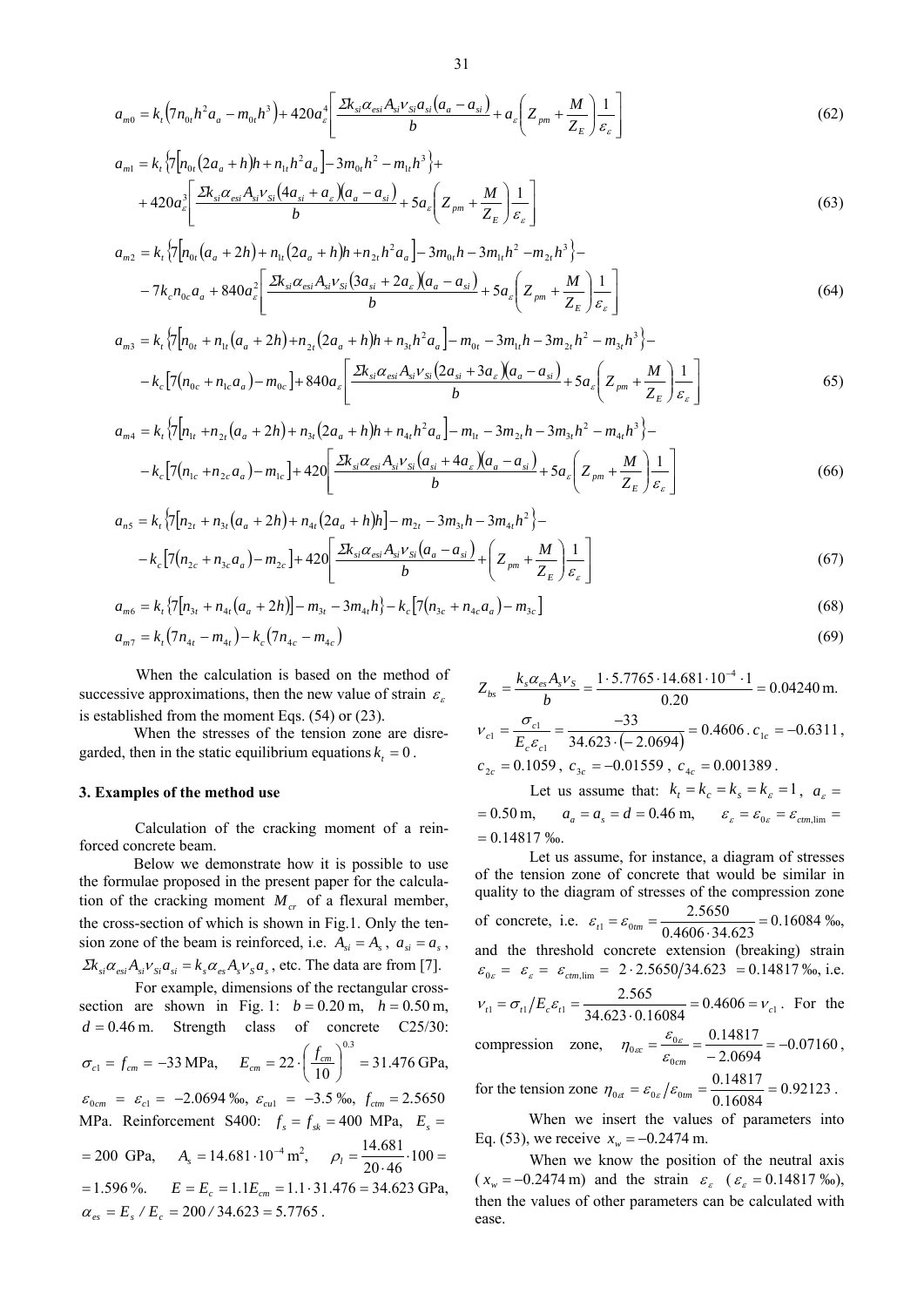The value of the cracking moment  $M_{cr}$  can be calculated using Eq. (54):  $M_{cr} = 40.97 \text{ kN·m.}$ 

When we insert the values of parameters  $d_u = h$  $\omega_{nc} = 0.4854$ ,  $\omega_{mc} = 0.3224$ ,  $\omega_{nt} = 0.3264$  and  $\omega_{mt} = 0.2041$  and  $d_u = h = 0.50$  m,  $x_w = -0.2474$  m,  $Z_m = 0.9746 \cdot 10^{-6} M \text{ (N·m)}^{-1}$  and  $Z_{ma} = 0.4873 \cdot 10^{-6} M \text{ N}^{-1}$ into Eq. (25), we receive  $M_{cr} = 40.95 \text{ kN·m.}$ 

Calculation of  $x<sub>m</sub>$  from the Eq. (54) of moments.

If we know the values of, for instance,  $M = 40.97$  kN⋅m and  $\varepsilon_{0\varepsilon} = \varepsilon_{\varepsilon} = 2 \cdot \frac{2.5650}{34.623} = 0.14817$  ‰, then from Eq. (54) we can calculate the value  $x_w = -0.2477$  m.

# **4. Conclusions**

The method and the formulae presented in the paper can be applied directly (without the successive approximation cycles) for the calculation of stress-strain state parameters according to curvilinear material stress diagrams at normal sections of beam members with rectangular cross-sections. The formulae are applicable to the members without cracks. They are also applicable for the calculation of the members having cracks for their sections between the cracks. When the stresses of the tension zone are ignored, the formulae may be used even for the sections that are located near the crack. The direct calculation is possible when we know the strains  $\varepsilon_c$  and  $\varepsilon_{0c}$  of some of the layers. In other cases, the calculations have to be repeated.

# **References**

- 1. **Žiliukas, A., Kargaudas, V., Adamukaitis, N.** Yield stresses in compressed and bended columns and beams. -Mechanika. -Kaunas: Technologija, 2006, No3(59), p.13-18.
- 2. **Dulinskas, E., Zabulionis, D.** Analysis of equivalent substitution of rectangular stress block for nonlinear stress diagram. **-**Mechanika. -Kaunas: Technologija, 2007, No 6(68), p.26-38.
- 3. **Zabulionis, D., Dulinskas, E**. Analysis of compression zone parameters of cross-section in flexural reinforced concrete members according to EC2 and STR 2.05.05. **-**Mechanika. -Kaunas: Technologija, 2008, No 3(71), p.12-19.
- 4. STR 2.05.05:2005 Design of Concrete and Reinforced Concrete Structures. -Vilnius: Rekona, 2005.-123p. (in Lithuanian).
- 5. EN 1992-1-1:2004: E. Eurocode 2: Design of Concrete Structures - Part 1 - 1: General Rules and Rules for Buildings. -Brussels: European Committee for Standardization, 2004.-253p.
- 6. **Židonis, I.** Alternative method for the calculation of stress-strain state parameters in normal sections of structural members. -Mechanika. -Kaunas: Technologija, 2007, No 5(67), p.24-32.
- 7. **Židonis, I.** A simple-to-integrate formula of stress as a function of strain in concrete and its description proce-

dure. -Mechanika. -Kaunas: Technologija, 2007, No4(66), p.23-30.

8. **Židonis, I., Venckevičius, V.** Simplified variant of easily integratable stress-strain relationship for concrete. -Journal of Applied Research. Official journal of Lithuanian Applied Sciences Academy, No4, 2007, p.71-77.

# I. Židonis

# METODAS STRYPINIŲ STAČIAKAMPIO SKERSPJŪVIO ELEMENTŲ ĮTEMPIŲ-DEFORMACIJŲ BŪVIO PARAMETRAMS STATMENUOSE PJŪVIUOSE TIESIOGIAI APSKAIČIUOTI PAGAL KREIVINES ĮTEMPIŲ DIAGRAMAS

#### R e z i u m ė

Šis darbas yra ankstesnių darbų tęsinys. Straipsnyje pateikta metodika ir formulės, leidžiančios skaičiavimus atlikti tiesiogiai (be nuoseklaus artėjimo ciklų). Panaudojamos kreivinės medžiagų įtempių diagramos. Formulės sudarytos strypinių stačiakampio skerspjūvio elementų įtempių-deformacijų būvio parametrams apskaičiuoti ašiai statmenuose pjūviuose. Jos taikytinos elementams be plyšių (pavyzdžiui, plyšimo momentui apskaičiuoti) ir elementų su plyšiais pjūviams tarp plyšių (armuotų elementų įtempių-deformacijų būviui apskaičiuoti, armatūros deformacijos nukrypimui nuo plokščiųjų pjūvių nustatyti). Įtempių galima ir nepaisyti. Kai elementų tempiamos zonos įtempių nepaisoma, formulės tinka net ir pjūviams ties plyšiu (irimo momentui arba armavimui apskaičiuoti). Tiesiogiai skaičiuoti galima tuomet, kai žinomos kurio nors sluoksnio deformacijų  $\varepsilon_{\varepsilon}$  ir  $\varepsilon_{0\varepsilon}$  reikšmės. Kitais atvejais skaičiavimus reikia kartoti.

Čia pateikta tik dalis jau atlikto darbo. Panaudotos penktojo laipsnio kreivinės įtempių diagramos. Kituose straipsniuose numatoma paskelbti formules, kuriose galima imti įvairių formų įtempių diagramas, elementai gali būti su lentynomis ir su plyšiais.

#### I. Židonis

# METHOD FOR A DIRECT CALCULATION OF STRESS-STRAIN STATE PARAMETERS AT NORMAL RIGHT-ANGLED SECTIONS OF STRUCTURAL MEMBERS GIVEN CURVILINEAR STRESS DIAGRAMS

#### S u m m a r y

The present paper is a continuation of previous papers. The paper presents a methodology and formulae for direct calculations (without successive approximations cycles). Curvilinear material stress diagrams are employed. The formulae have been devised for the calculation of stress-strain state parameters at normal sections of structural members. They are applicable for both crack-less members (e.g. for the calculation of the cracking moment) and for the calculation of sections between cracks of the members with cracks (for the calculation of the stressstrain parameters of reinforced members, to establish the